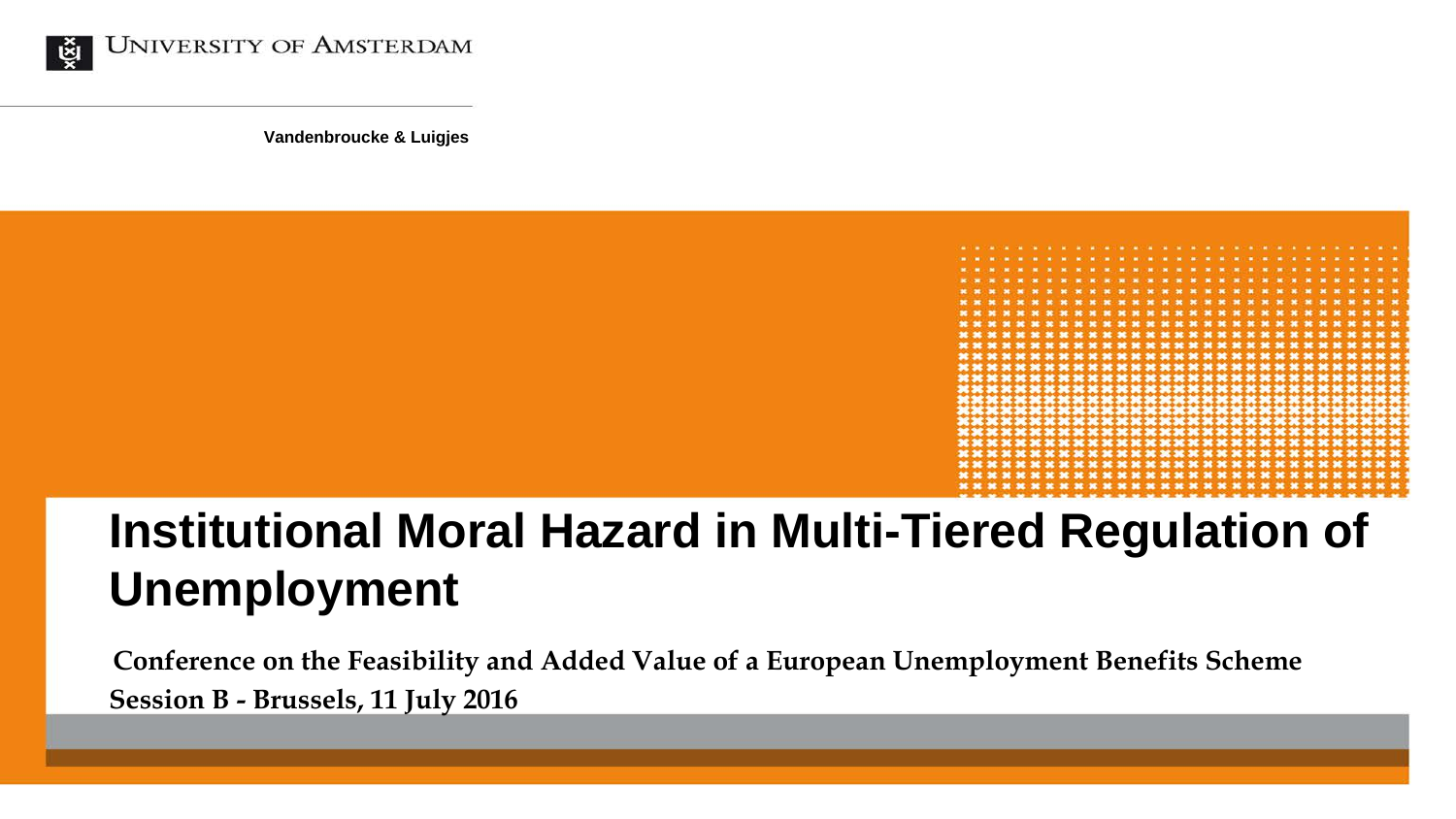

## **Introduction**

- Concept of 'institutional moral hazard' (IMH)
	- **•** Caveats
	- Factors that contribute to its salience
- Concern for) IMH in the 8 cases
	- General & country specific
- Conclusions
	- Minimum requirements

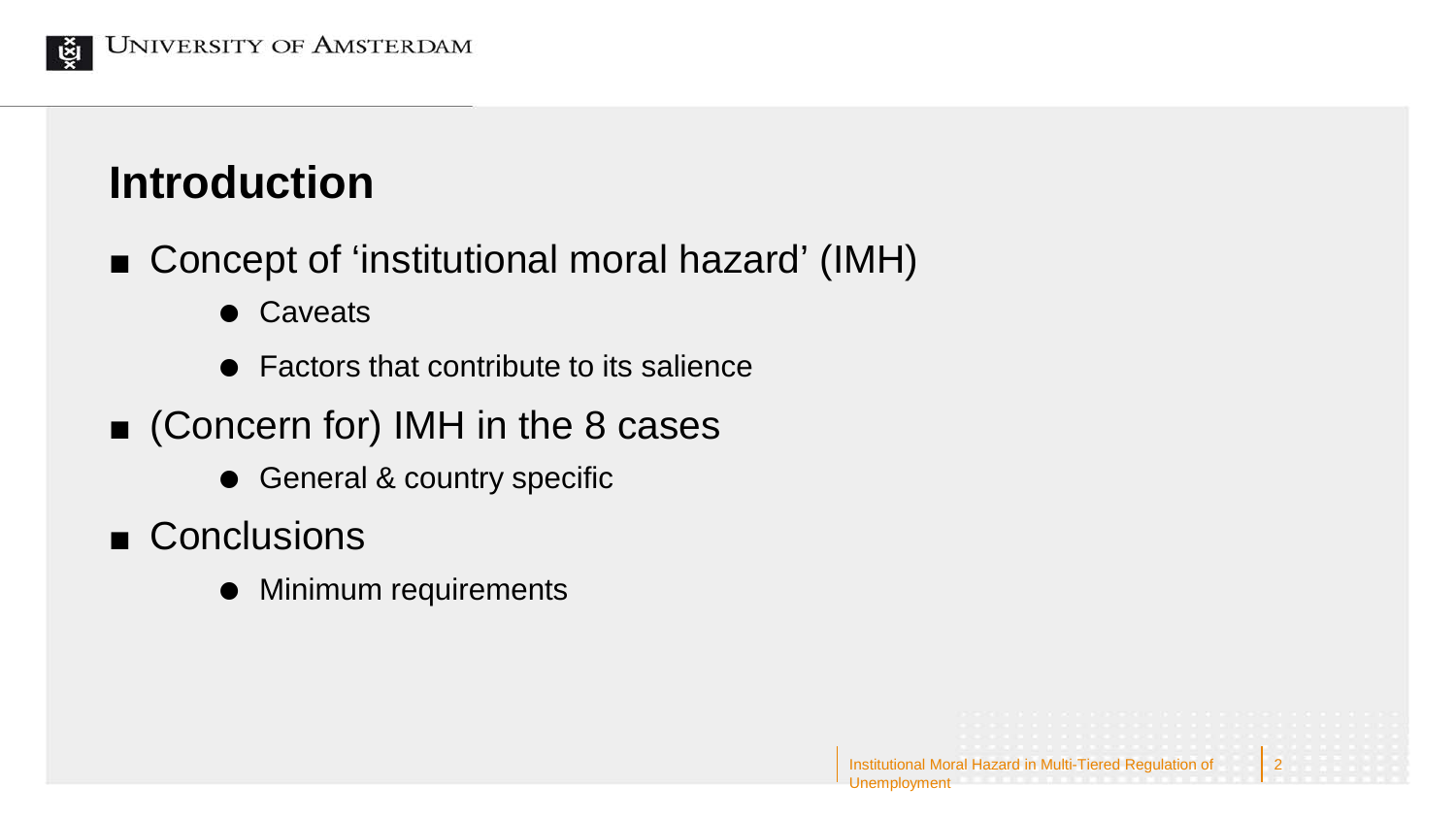

## **IMH: definition**

 *A situation in which an insured person can affect the insured company's liability without its knowledge* (Barr, 2004)

Institutional Moral Hazard in Multi-Tiered Regulation of

3

- $\blacksquare$  Two levels of government  $(A \& B)$
- 'A' covers a risk that 'B' could cover as well
- Policies by 'B' influence incidence of the risk
- Asymmetric information
- **Examples** 
	- Dumping, parking, creaming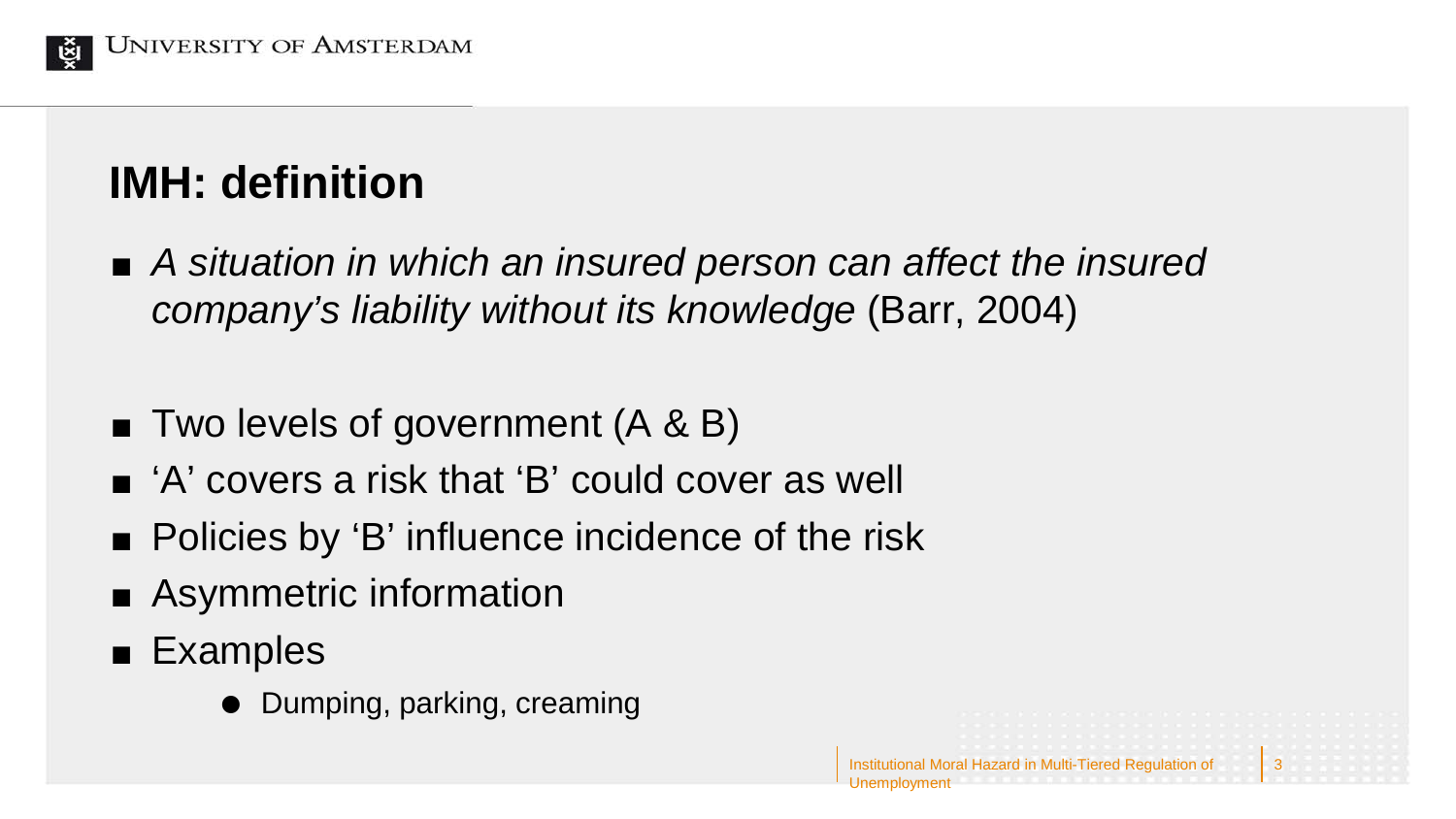

### **IMH: caveats & nuances**

- Our focus: activation & interaction UI SA
	- But, other factors influence the risk of unemployment
	- But, there is a broader fiscal context
- **IMH** is inevitable in insurance
	- Danger of over-stressing and over-simplifying
	- Perceptions matter

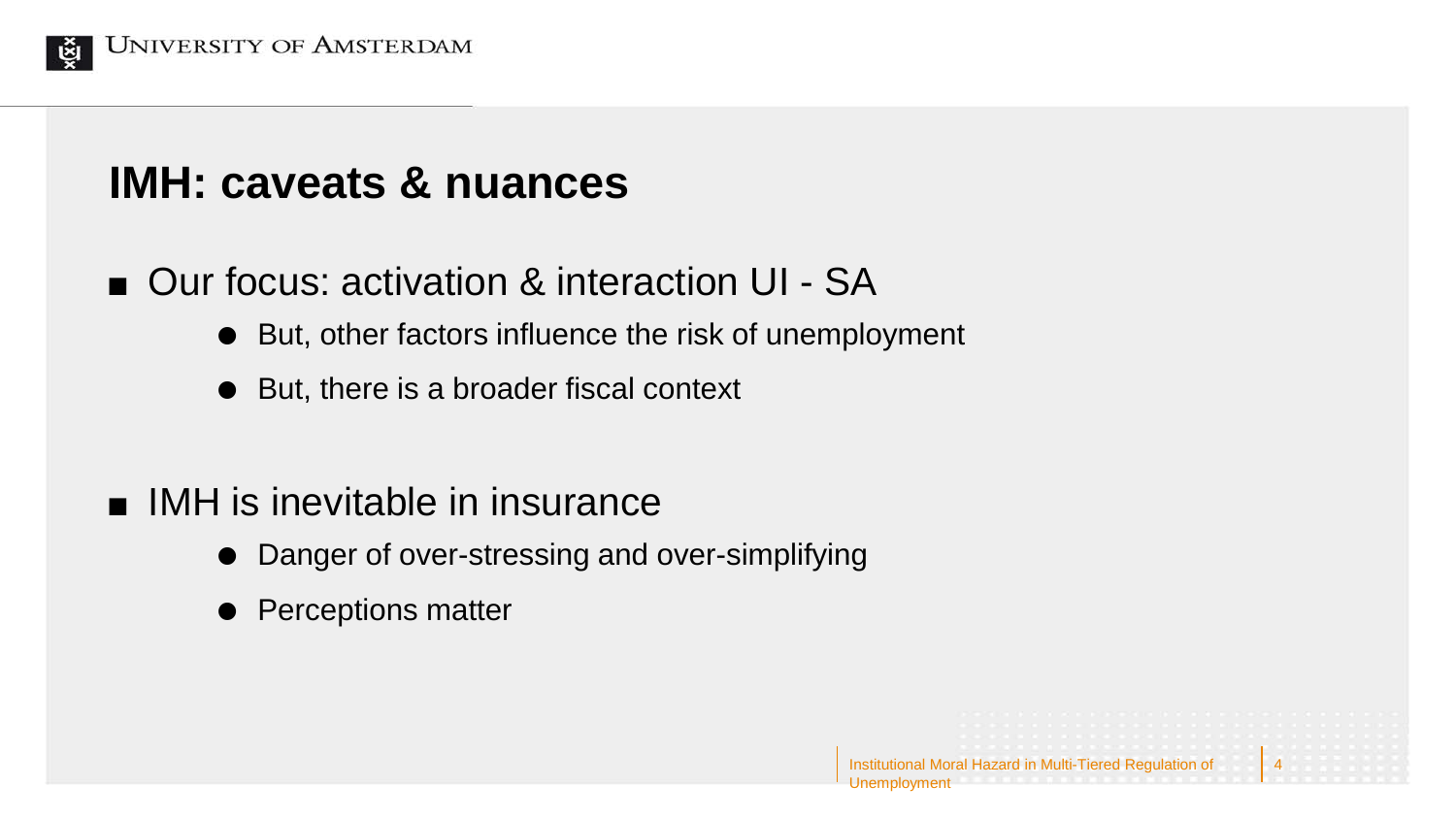

### **IMH: factors that contribute to its salience**

- Design of schemes
	- Generosity for individuals, design of re-insurance, other fiscal mechanisms

Institutional Moral Hazard in Multi-Tiered Regulation of

5

- Interaction with other components of the regulation of unemployment
	- Activation policies, Social Assistance
- Local or regional differences
	- Heterogeneity in employment rates, differences w.r.t. policy goals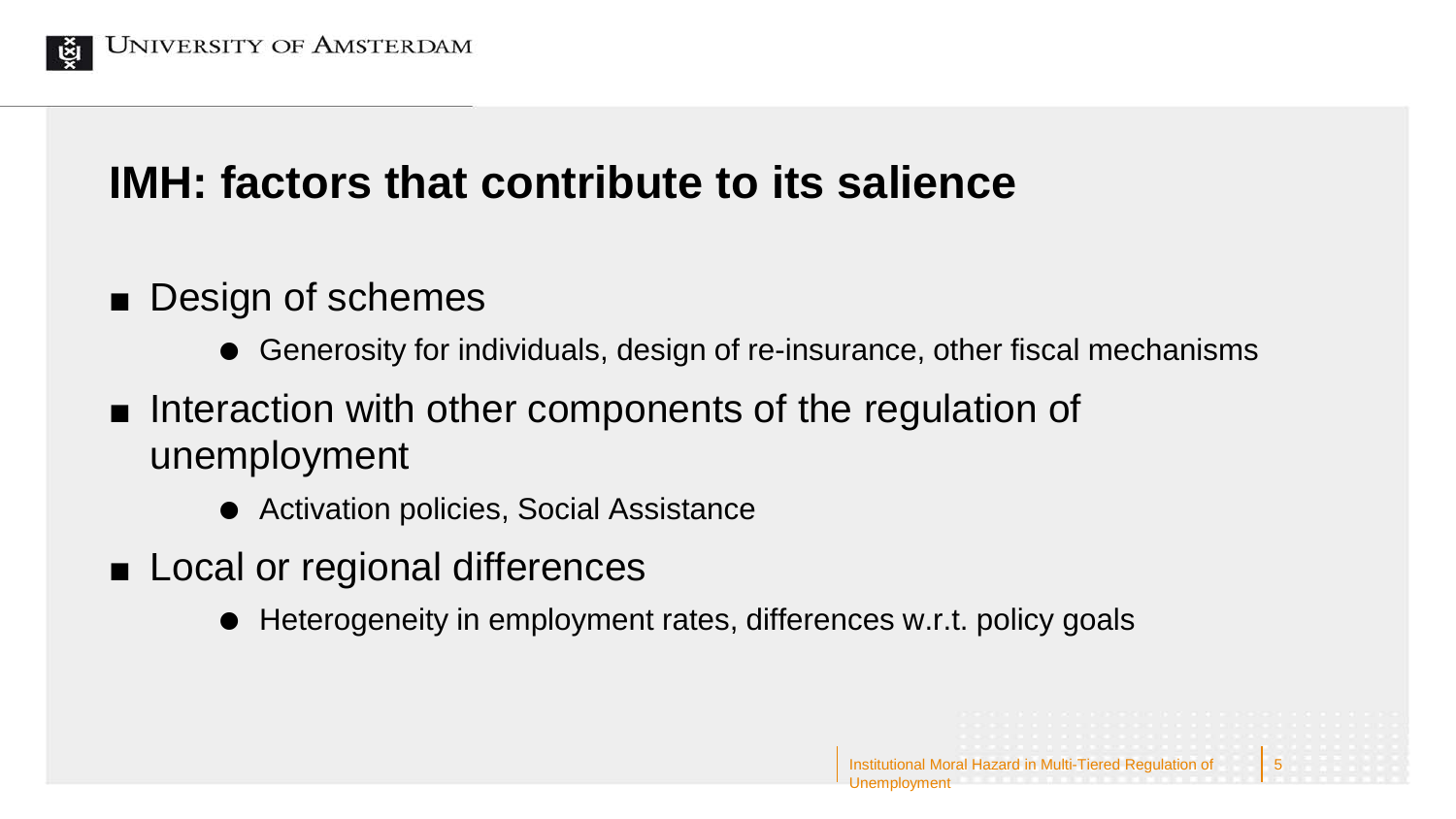

### **IMH in 8 cases: general findings**

- Concern for IMH plays/played a role in every country case
	- However, the extent of (concern for) IMH differs
- **Dominant issues differ** 
	- Poor activation
	- Perverse interactions with other benefits (Social Assistance)
	- Heterogeneity between constituent parts of countries
	- Different views on policy goals
- **Reforms differ: centralisation vs decentralisation** 
	- Federal/central take-over, more federal/central control or less re-insurance

6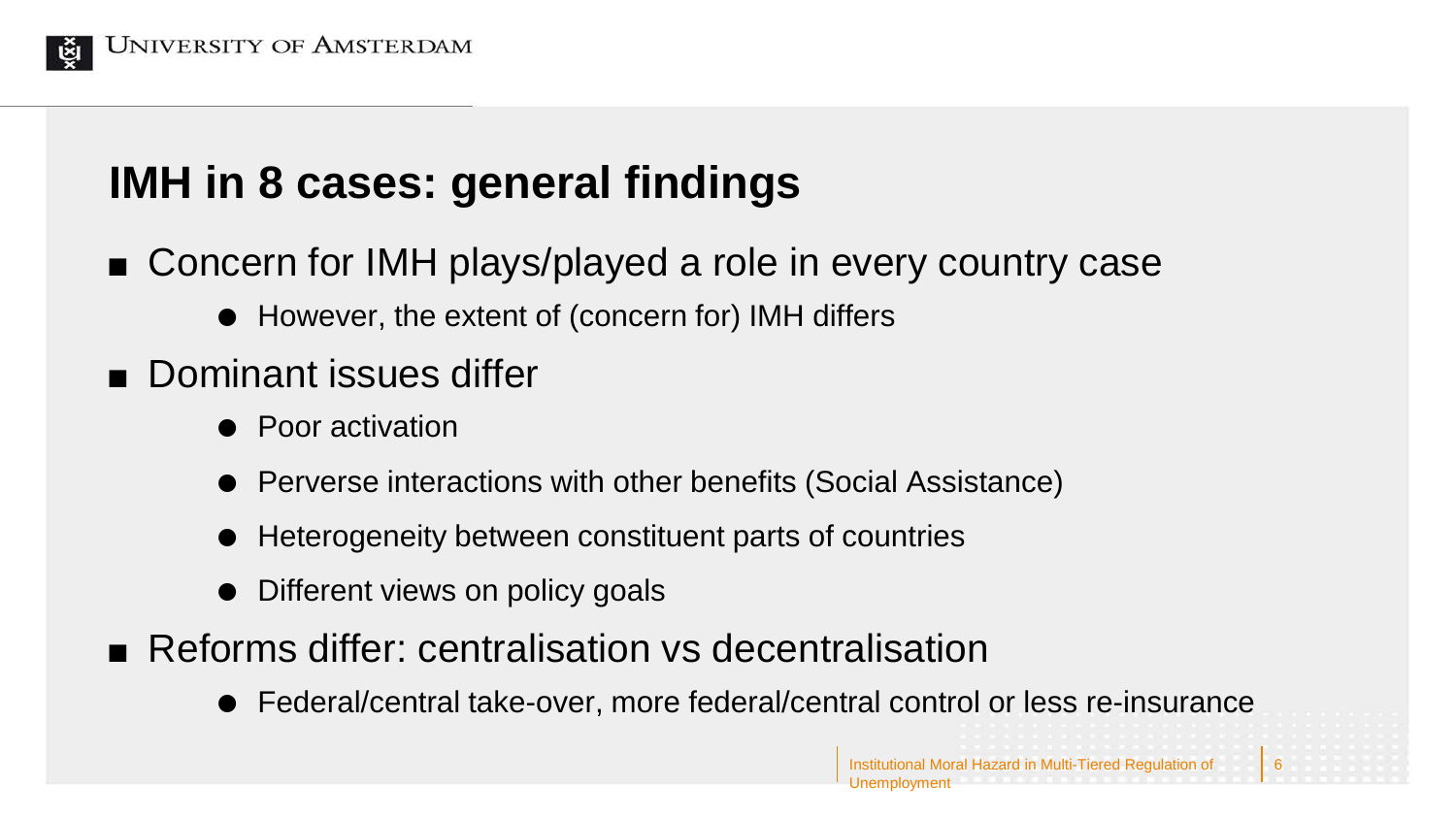

## **IMH in 8 cases: country specific findings (1)**

**u** US

- UI: federal-state cooperation, FUTA, extended benefits
- SA: move away from open-ended funding (AFDC) to block-grant (TANF)
- GER, CHE, AUT
	- Common issue: problematic dichotomy SA and UI (also: dumping)
	- Different solutions: federal take-over, federal requirements, closing off UI

Institutional Moral Hazard in Multi-Tiered Regulation of

7

- **DNK** 
	- Reimbursement model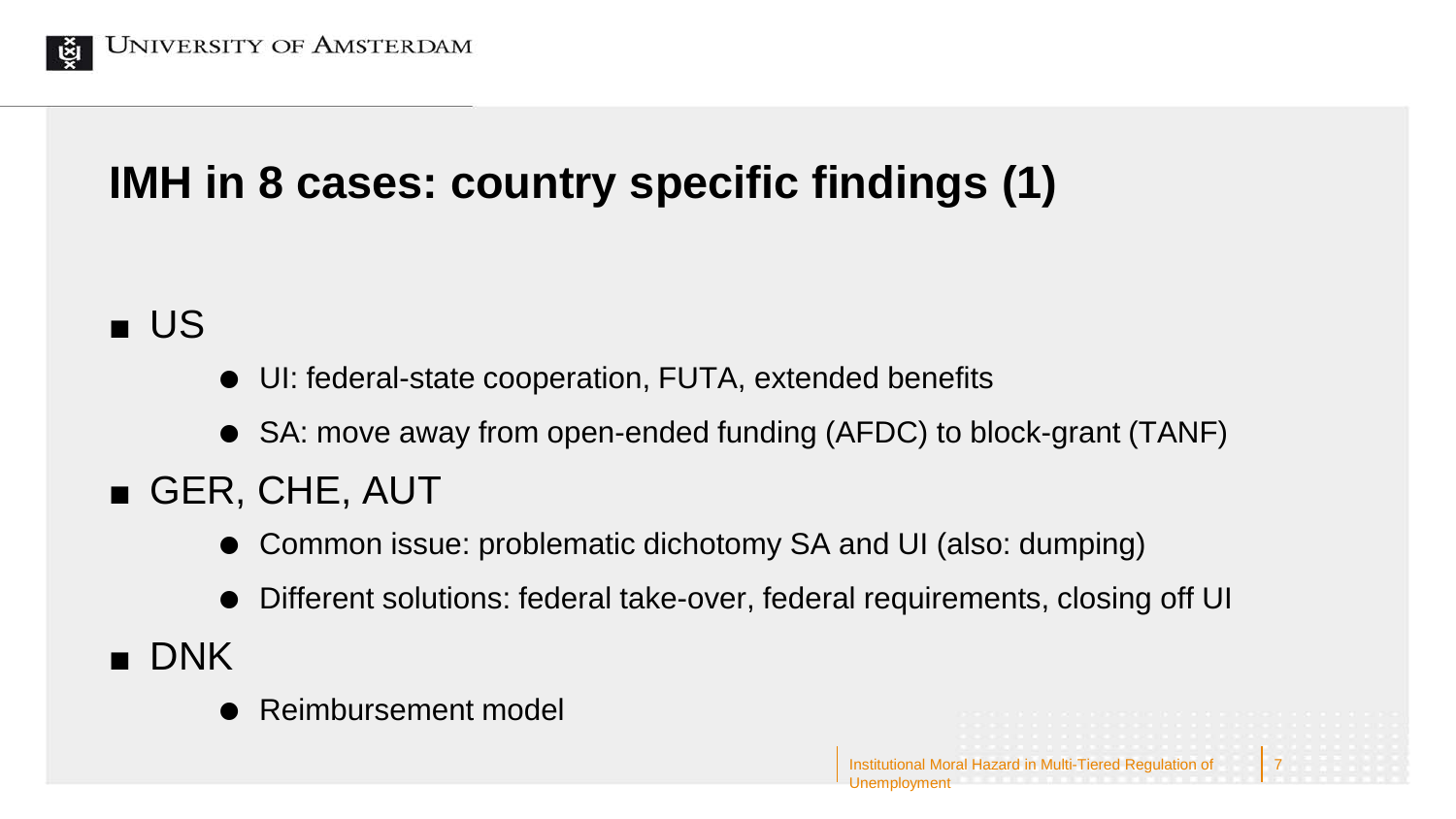

## **IMH in 8 cases: country specific findings (2)**

#### CAN, BEL

- 'Classic' IMH: federal benefits, regional activation
- Difference in salience of IMH in UI, different solutions

### **AUS**

ALMPs privatised (no intergovernmental dimension)

Institutional Moral Hazard in Multi-Tiered Regulation of

8

Unemployment

 $\bullet$  Increasingly strict governmental control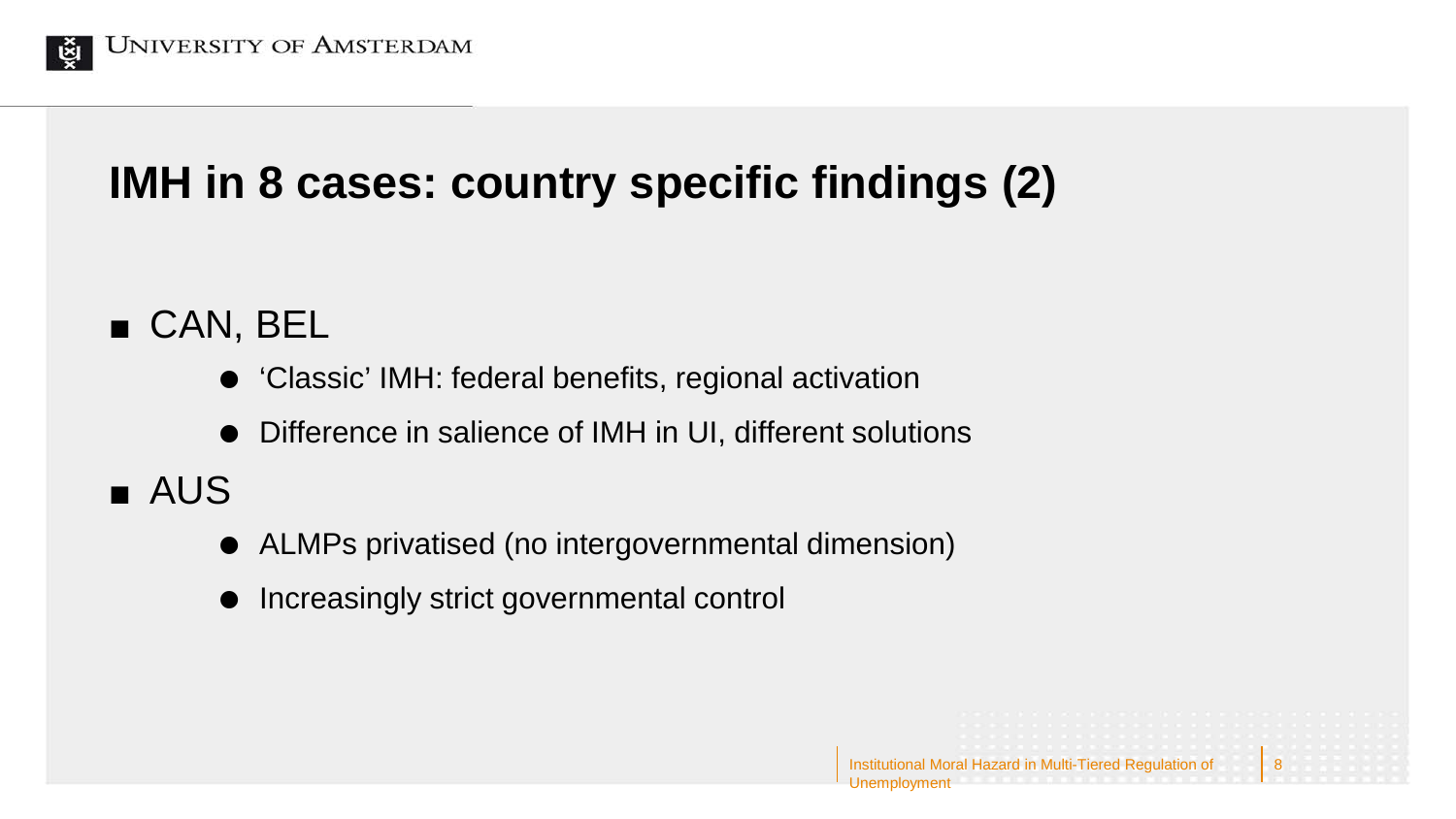

#### **Conclusions**

- **IMH** is inevitable
	- But it can be mitigated to a certain extent
	- Cost-benefit analysis is required
- Complexity of national systems will be a challenge to EUBS

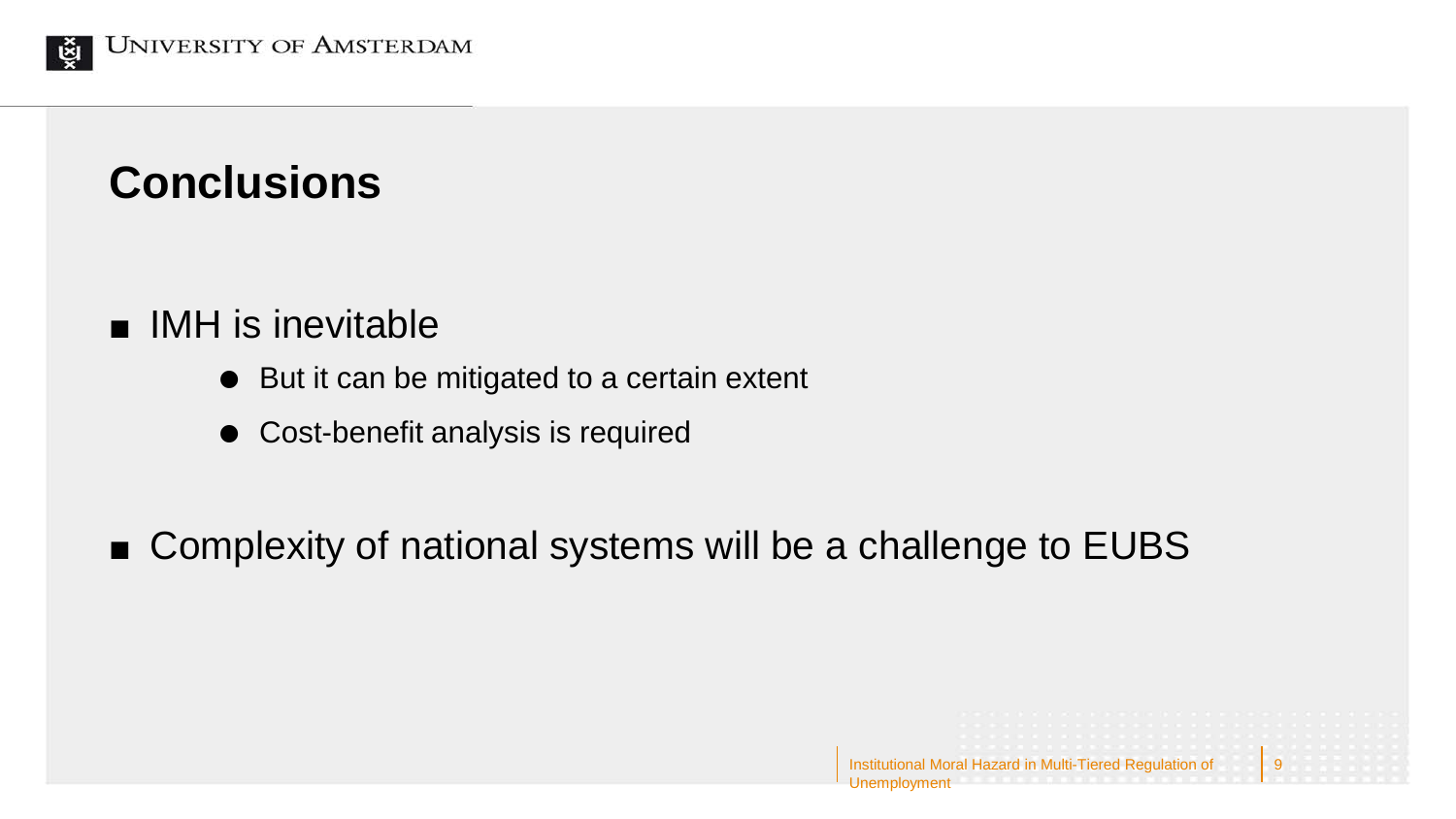

## **Conclusions: minimum requirements**

- Most likely candidate to mitigate IMH in EUBS: minimum requirements
	- EUBS presupposes minimum requirements
		- Two purposes: optimising stabilisation & mitigating IMH
	- Minimum requirements best suited for heterogeneous constituent units
		- Less intensive than performance measurement
		- Stronger centralisation of regulation of unemployment is not an option

Institutional Moral Hazard in Multi-Tiered Regulation of

10

- Allows diversity
- Can build on a precedent in the EU: OMC